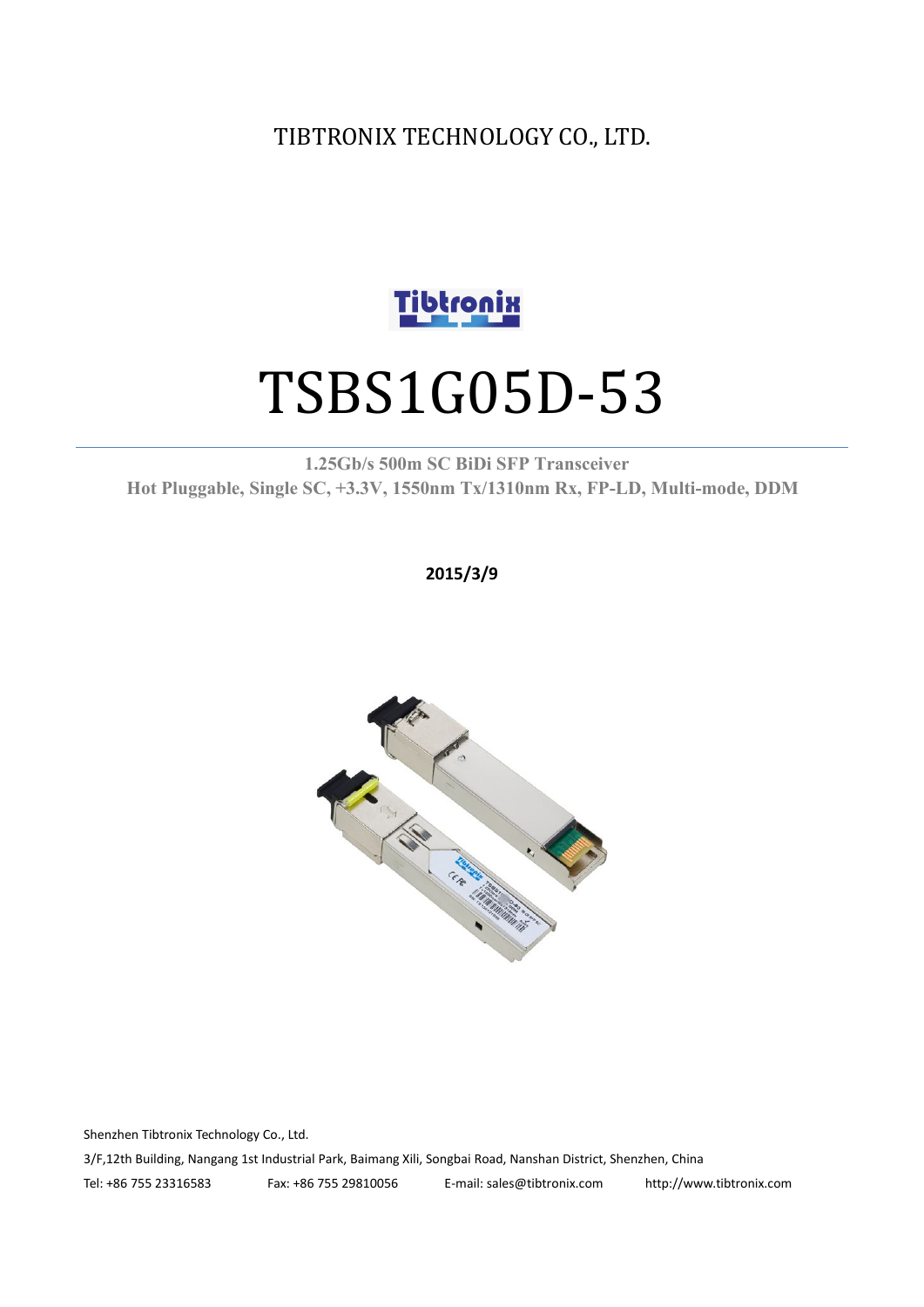#### **Features:**

- $\diamond$  Up to 1.25Gb/s Data Links
- $\Leftrightarrow$  Hot-Pluggable
- $\Leftrightarrow$  Single SC connector
- $\diamond$  Up to 500m on 50/125 $\mu$ m MMF
- $\diamond$  1550nm FP laser transmitter
- 1310nm PIN photo-detector
- $\diamond$  Single +3.3V Power Supply
- $\Diamond$  Monitoring Interface Compliant with SFF-8472
- $\Leftrightarrow$  Maximum Power <1W
- $\Diamond$  Industrial /Extended/ Commercial operating temperature range: -40°C to 85°C/-5°C to 85°C/-0°C to 70°C Version available
- $\Leftrightarrow$  RoHS compliant and Lead Free

#### **Applications:**

- 1000Base-SX Ethernet
- Metro/Access Networks
- $\diamond$  1×Fibre Channel
- $\Leftrightarrow$  Other Optical Links

#### **Description:**

TIBTRONIX's TSBS1G05D-53 Transceivers are a high performance, cost effective module which have a single SC optics interface. They are compatible with the Small Form Factor Pluggable Multi-Sourcing Agreement (MSA) and Digital diagnostics functions are available via the 2-wire serial bus specified in SFF-8472. The receiver section uses a PIN receiver and the transmitter uses a 1550 nm FP laser, up to 12dB link budge ensure this module 1000Base-SX Ethernet 500m application.

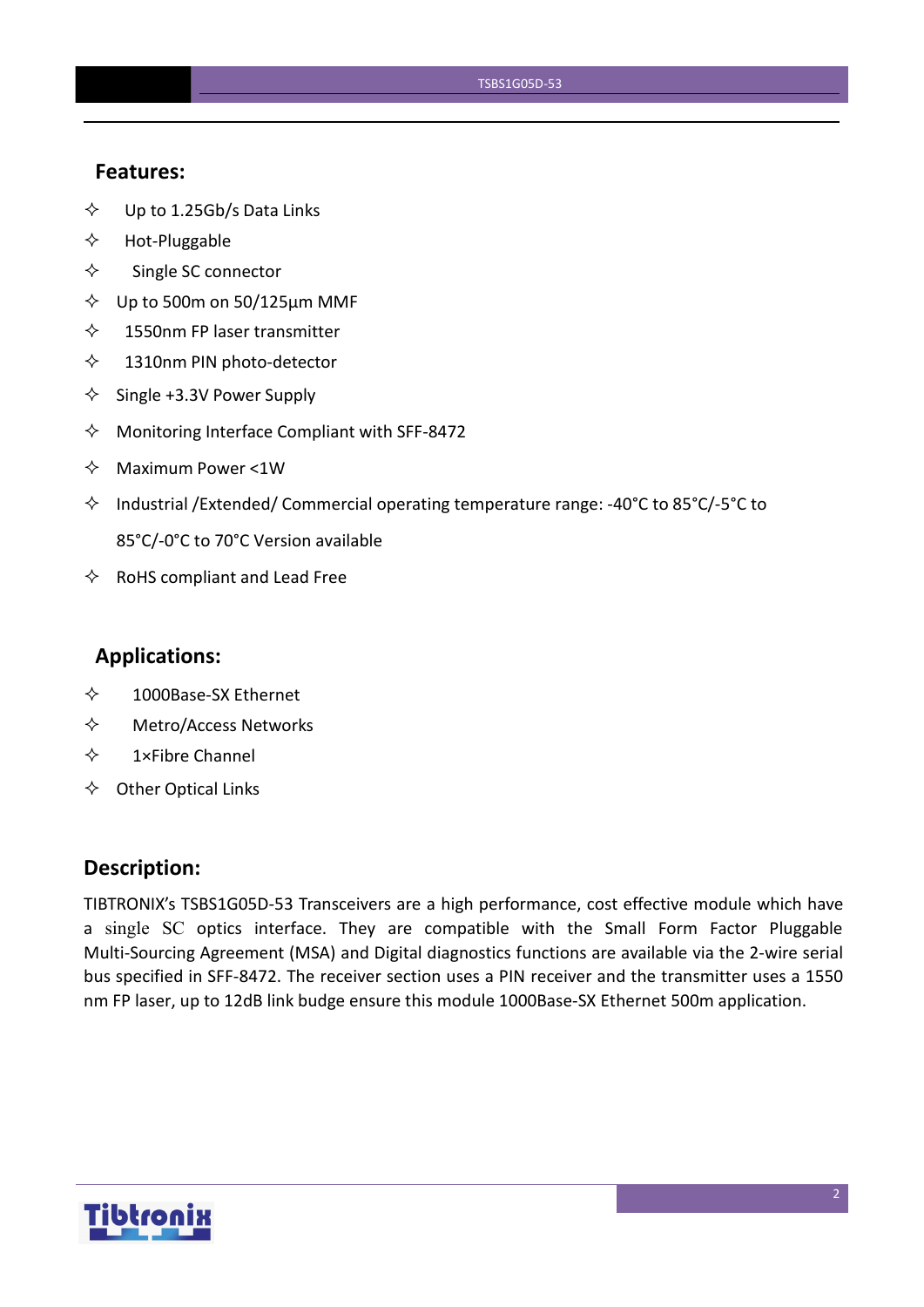# **Absolute Maximum Ratings**

| <b>Parameter</b>         | Symbol   | Min.   | <b>Typical</b> | Max.  | Unit        |
|--------------------------|----------|--------|----------------|-------|-------------|
| Storage Temperature      | l S      | -40    |                | $+85$ | $\sim$<br>◡ |
| Supply Voltage           | $V_{CC}$ | $-0.5$ |                | 4     |             |
| <b>Relative Humidity</b> | RH       |        |                | 85    | %           |

# **Recommended Operating Environment:**

| Parameter                  | Symbol     | Min.      | <b>Typical</b> | Max. | Unit     |              |
|----------------------------|------------|-----------|----------------|------|----------|--------------|
|                            | Industrial |           | -40            |      | 85       | °C           |
| Case operating Temperature | Extended   | $T_C$     | $-5$           |      | 85       | $^{\circ}$ C |
|                            | Commercial |           | 0              |      | $+70$    | $^{\circ}$ C |
| <b>Supply Voltage</b>      |            | $V_{CC}$  | 3.135          |      | 3.465    | v            |
| <b>Supply Current</b>      |            | Icc       |                |      | 300      | mA           |
| Inrush Current             |            | Isurge    |                |      | $lcc+30$ | mA           |
| <b>Maximum Power</b>       |            | $P_{max}$ |                |      | 1        | W            |

# $\bullet$  Electrical Characteristics(T<sub>OP</sub> = -40 to 85°C, VCC = 3.135 to 3.465 Volts)

| <b>Parameter</b>                    | Symbol                      | Min.        | <b>Typical</b> | Max.                 | <b>Unit</b> | <b>Note</b>    |  |
|-------------------------------------|-----------------------------|-------------|----------------|----------------------|-------------|----------------|--|
| <b>Transmitter Section:</b>         |                             |             |                |                      |             |                |  |
| Input differential impedance        | $R_{in}$                    | 90          | 100            | 110                  |             |                |  |
| Single ended data input swing       | $V_{\text{in PP}}$          | 250         |                | 1200                 | $mVp-p$     |                |  |
| Transmit Disable Voltage            | $V_D$                       | $Vcc - 1.3$ |                | <b>Vcc</b>           | V           | $\overline{2}$ |  |
| <b>Transmit Enable Voltage</b>      | $\mathsf{V}_{\mathsf{EN}}$  | Vee         |                | $Vee+0.8$            | $\vee$      |                |  |
| <b>Transmit Disable Assert Time</b> | <b>T</b> <sub>dessert</sub> |             |                | 10                   | <b>us</b>   |                |  |
| <b>Receiver Section:</b>            |                             |             |                |                      |             |                |  |
| Single ended data output swing      | Vout, pp                    | 300         |                | 800                  | mv          | 3              |  |
| LOS Fault                           | Vlosfault                   | $Vcc - 0.5$ |                | V <sub>CC_host</sub> | $\vee$      | 5              |  |
| <b>LOS Normal</b>                   | V <sub>los norm</sub>       | $V_{ee}$    |                | $V_{ee}$ +0.5        | V           | 5              |  |
| Power Supply Rejection              | <b>PSR</b>                  | 100         |                |                      | mVpp        | 6              |  |

Note:

1. AC coupled.

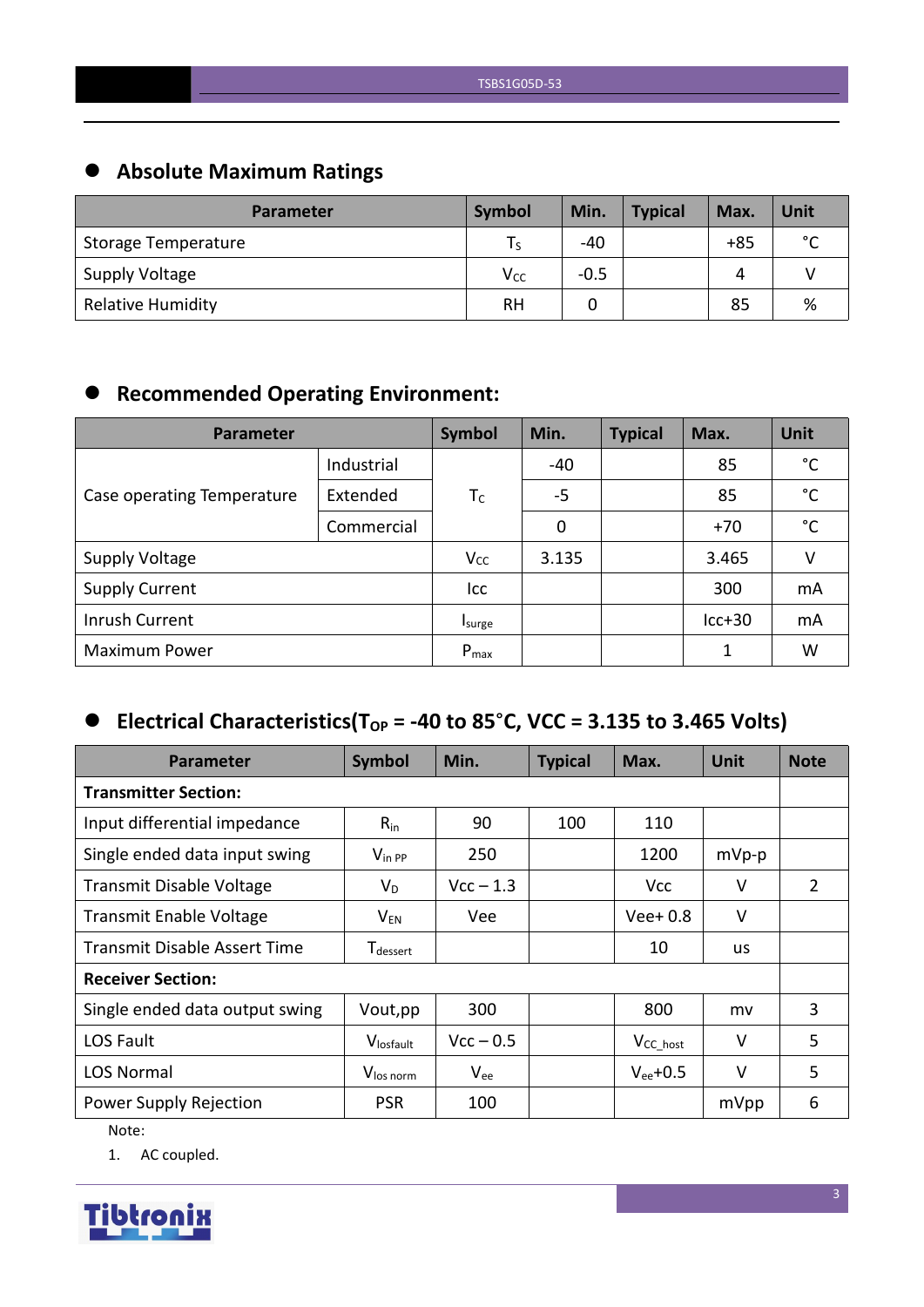- 2. Or open circuit.
- 3. Into 100 ohm differential termination.
- $4. \quad 20 80 \%$
- 5. LOS is LVTTL. Logic 0 indicates normal operation; logic 1 indicates no signal detected.
- 6. All transceiver specifications are compliant with a power supply sinusoidalmodulation of 20 Hz to 1.5MHz up to specified value applied through the powersupply filtering network shown on page 23 of the Small Form-factor Pluggable (SFP) Transceiver Multi-Source Agreement (MSA), September 14, 2000.

### **Optical Parameters(TOP = -40 to 85**°**C, VCC = 3.135 to 3.465 Volts)**

| <b>Parameter</b>                                                                 | <b>Symbol</b>     | Min.  | <b>Typical</b> | Max.       | <b>Unit</b> | <b>Note</b>    |
|----------------------------------------------------------------------------------|-------------------|-------|----------------|------------|-------------|----------------|
| <b>Transmitter Section:</b>                                                      |                   |       |                |            |             |                |
| Center Wavelength                                                                | $\lambda_{\rm c}$ | 1530  | 1550           | 1570       | nm          |                |
| Spectral Width(RMS)                                                              | ORMS              |       |                | 4          | nm          |                |
| <b>Optical Output Power</b>                                                      | $P_{\text{out}}$  | $-9$  |                | $-3$       | dBm         | $\mathbf{1}$   |
| <b>Extinction Ratio</b>                                                          | ER                | 9     |                |            | dB          |                |
| <b>Optical Rise/Fall Time</b>                                                    | $t_r / t_f$       |       |                | 260        | ps          | $\overline{2}$ |
| <b>Relative Intensity Noise</b>                                                  | <b>RIN</b>        |       |                | $-120$     | dB/Hz       |                |
| <b>Total Jitter Contribution</b>                                                 | TX A TJ           |       |                | 0.284      | U           | $\overline{3}$ |
| Compliant with IEEE802.3 z (class 1 laser safety)<br>Eye Mask for Optical Output |                   |       |                |            |             |                |
| <b>Receiver Section:</b>                                                         |                   |       |                |            |             |                |
| <b>Optical Input Wavelength</b>                                                  | $\lambda_{\rm c}$ | 1270  | 1310           | 1600       | nm          |                |
| <b>Receiver Overload</b>                                                         | $P_{ol}$          | $-3$  |                |            | dBm         | 4              |
| <b>RX Sensitivity</b>                                                            | Sen               |       |                | $-21$      | dBm         | $\overline{4}$ |
| RX LOS Assert                                                                    | LOS <sub>A</sub>  | $-35$ |                |            | dBm         |                |
| RX LOS De-assert                                                                 | LOS <sub>D</sub>  |       |                | $-22$      | dBm         |                |
| RX LOS Hysteresis                                                                | LOS <sub>H</sub>  | 0.5   |                |            | dB          |                |
| <b>General Specifications:</b>                                                   |                   |       |                |            |             |                |
| Data Rate                                                                        | <b>BR</b>         |       | 1.25           |            | Gb/s        |                |
| <b>Bit Error Rate</b>                                                            | <b>BER</b>        |       |                | $10^{-12}$ |             |                |
| Max. Supported Link Length on<br>50/125µm MMF@1.25Gb/s                           | $L_{MAX}$         |       | 0.5            |            | km          |                |
| <b>Total System Budget</b>                                                       | <b>LB</b>         | 12    |                |            | dB          |                |

Note

- 1. The optical power is launched into MMF.
- 2. 20-80%.
- 3. Contributed total jitter is calculated from DJ and RJ measurements using TJ = RJ + DJ. Contributed RJ is

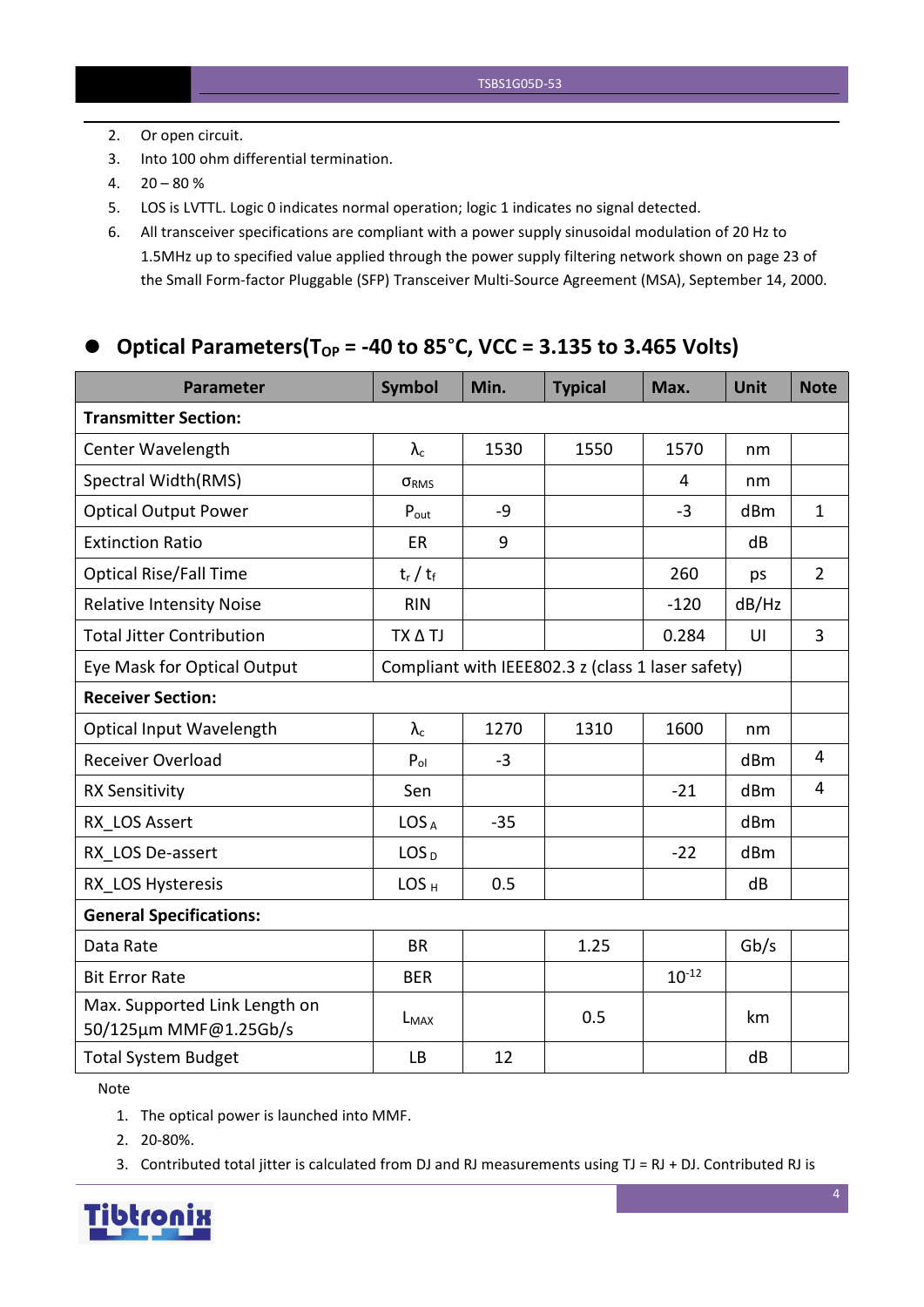calculated for 1x10-12 BER bymultiplying the RMS jitter (measured on a single rise or fall edge) from the oscilloscope by 14. Per FC-PI (Table 9 - SM jitter output, note 1), the actual contributed RJ is allowed to increase above its limit if the actual contributed DJ decreases below its limits, as long as the component output DJ and TJ remain within their specifi ed FC-PI maximum limits with the worst case specified component jitter input.

4. Measured with PRBS  $2^{7-1}$  at  $10^{-12}$  BER

#### **Pin Assignment**

Diagram of Host Board Connector Block Pin Numbers and Name



**Diagram of Host Board Connector Block Pin Numbers and Names**

#### **Pin Function Definitions**

| <b>Pin No</b> | <b>Name</b>       | <b>Function</b>                     | <b>Plug Seq</b> | <b>Notes</b>   |
|---------------|-------------------|-------------------------------------|-----------------|----------------|
| 1             | VeeT              | <b>Transmitter Ground</b>           | 1               | 1              |
| 2             | <b>TX Fault</b>   | <b>Transmitter Fault Indication</b> | 3               |                |
| 3             | <b>TX Disable</b> | <b>Transmitter Disable</b>          | 3               | $\overline{2}$ |
| 4             | MOD-DEF2          | <b>Module Definition</b>            | 2               | 3              |
| 5             | MOD-DEF1          | Module Definition 1                 | 3               | 3              |
| 6             | MOD-DEF0          | Module Definition 0                 | 3               | 3              |
| 7             | Rate Select       | Not Connected                       | 3               | 4              |
| 8             | <b>LOS</b>        | Loss of Signal                      | 3               | 5              |
| 9             | VeeR              | <b>Receiver Ground</b>              | 1               |                |
| 10            | VeeR              | <b>Receiver Ground</b>              | 1               | 1              |
| 11            | <b>VeeR</b>       | <b>Receiver Ground</b>              |                 | 1              |
| 12            | RD-               | Inv. Received Data Out              | 3               | 6              |

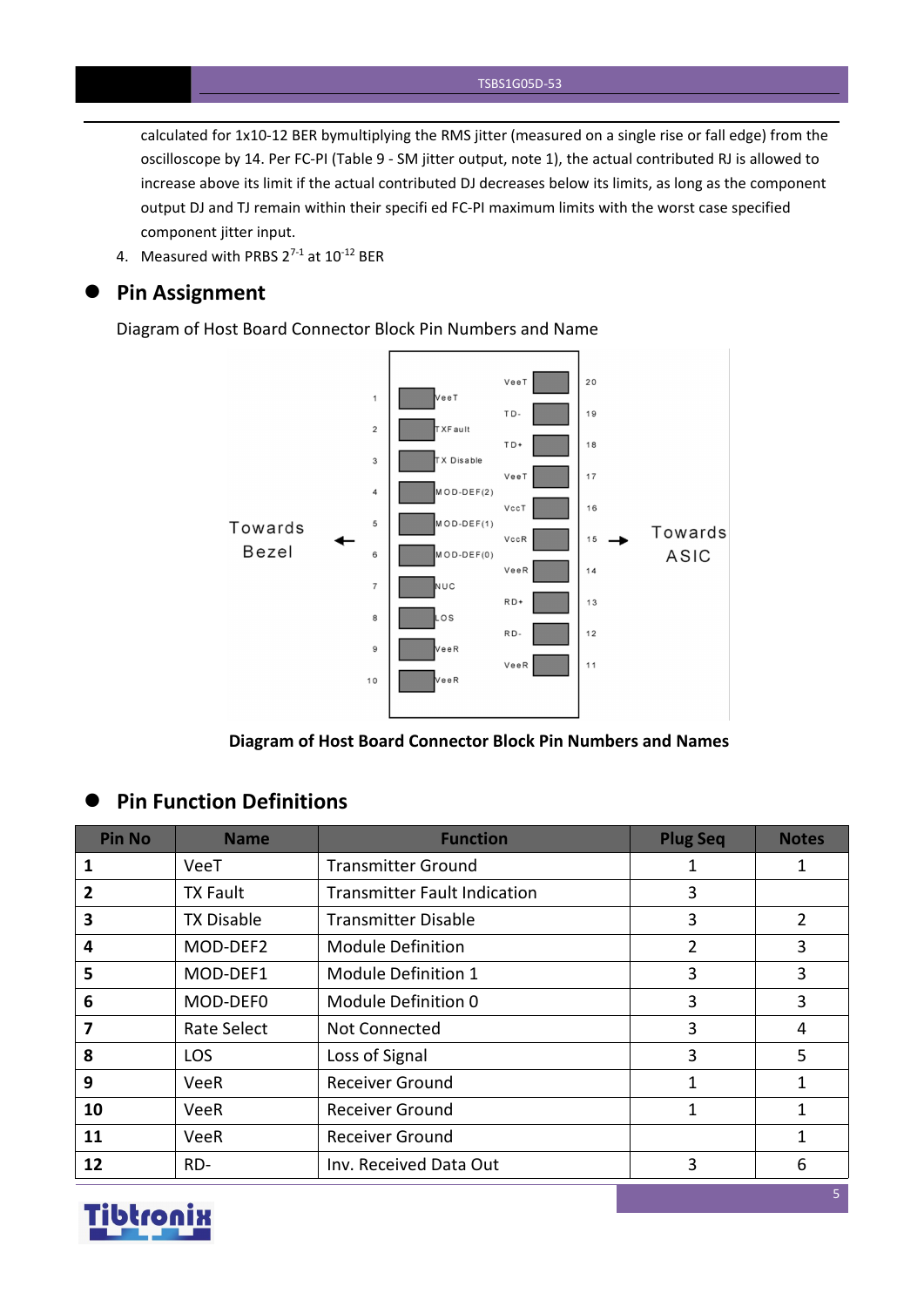#### TSBS1G05D-53

| 13 | $RD+$       | <b>Received Data Out</b>  | 6 |
|----|-------------|---------------------------|---|
| 14 | <b>VeeR</b> | <b>Receiver Ground</b>    |   |
| 15 | <b>VccR</b> | <b>Receiver Power</b>     |   |
| 16 | <b>VccT</b> | <b>Transmitter Power</b>  |   |
| 17 | VeeT        | <b>Transmitter Ground</b> |   |
| 18 | TD+         | Transmit Data In          | 6 |
| 19 | TD-         | Inv. Transmit In          | 6 |
| 20 | VeeT        | <b>Transmitter Ground</b> |   |

**Notes:**

- 1. Circuit ground is internally isolated from chassis ground.
- 2. Laser output disabled on TDIS >2.0V or open, enabled on TDIS <0.8V.
- 3. Should be pulled up with 4.7k 10 kohms on host board to a voltage between 2.0V and 3.6V. MOD DEF(0) pulls line low to indicate module is plugged in.
- 4. Rate select is not used
- 5. LOS is open collector output. Should be pulled up with 4.7k 10 kohms on host board to a voltage between 2.0V and 3.6V. Logic 0 indicates normal operation; logic 1 indicates loss of signal.
- 6. AC Coupled

#### **SFP Module EEPROM Information and Management**

The SFP modules implement the 2-wire serial communication protocol as defined in the SFP -8472. The serial ID information of the SFP modules and Digital Diagnostic Monitor parameters can be accessed through the  $I^2C$  interface at address A0h and A2h. The memory is mapped in Table 1. Detailed ID information (A0h) is listed in Table 2. And the DDM specification at address A2h. For more details of the memory map and byte definitions, please refer to the SFF-8472, "Digital Diagnostic Monitoring Interface for Optical Transceivers". The DDM parameters have been internally calibrated.

**Table 1.** Digital Diagnostic Memory Map (Specific Data Field Descriptions)



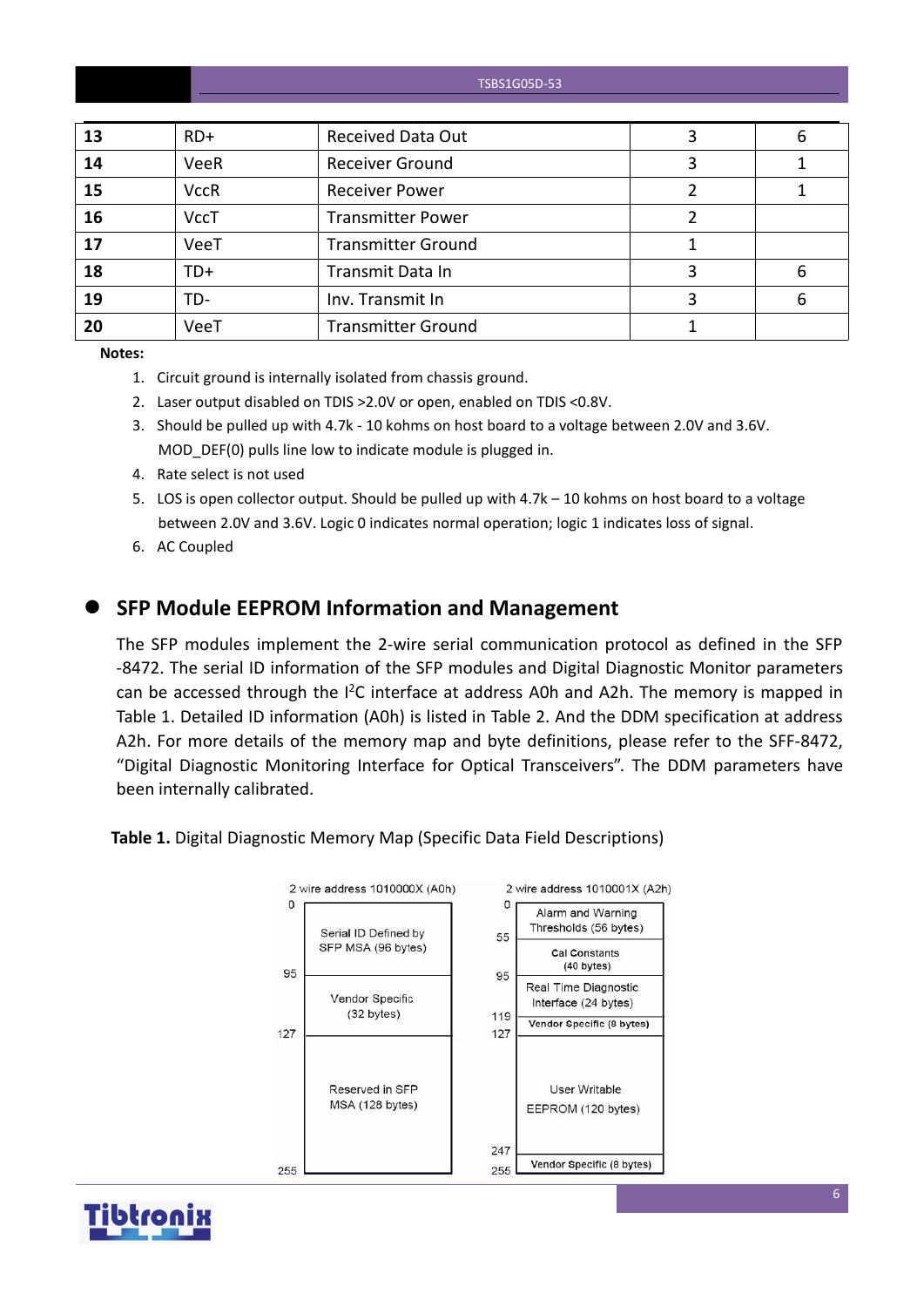| <b>Data</b><br><b>Address</b> | Length<br>(Byte)          | <b>Name of</b><br>Length | <b>Description and Contents</b>                                         |
|-------------------------------|---------------------------|--------------------------|-------------------------------------------------------------------------|
| <b>Base ID Fields</b>         |                           |                          |                                                                         |
| 0                             | $\mathbf{1}$              | Identifier               | Type of Serial transceiver (03h=SFP)                                    |
| $\mathbf{1}$                  | $\mathbf{1}$              | Reserved                 | Extended identifier of type serial transceiver (04h)                    |
| $\overline{2}$                | $\mathbf{1}$              | Connector                | Code of optical connector type (07=LC)                                  |
| $3 - 10$                      | 8                         | Transceiver              |                                                                         |
| 11                            | $\mathbf{1}$              | Encoding                 | NRZ(03h)                                                                |
| 12                            | $\mathbf{1}$              | BR, Nominal              | Nominal baud rate, unit of 100Mbps                                      |
| $13 - 14$                     | $\overline{2}$            | Reserved                 | (0000h)                                                                 |
| 15                            | 1                         | Length(9um)              | Link length supported for 9/125um fiber, units of 100m                  |
| 16                            | $\mathbf{1}$              | Length(50um)             | Link length supported for 50/125um fiber, units of 10m                  |
| 17                            | $\mathbf{1}$              | Length(62.5um)           | Link length supported for 62.5/125um fiber, units of<br>10 <sub>m</sub> |
| 18                            | $\mathbf{1}$              | Length(Copper)           | Link length supported for copper, units of meters                       |
| 19                            | $\mathbf{1}$              | Reserved                 |                                                                         |
| $20 - 35$                     | 16                        | Vendor Name              | SFP vendor name: TIBTRONIX                                              |
| 36                            | 1                         | Reserved                 |                                                                         |
| 37-39                         | 3                         | Vendor OUI               | SFP transceiver vendor OUI ID                                           |
| 40-55                         | 16                        | Vendor PN                | Part Number: "TSBS1G05D-53" (ASCII)                                     |
| 56-59                         | 4                         | Vendor rev               | Revision level for part number                                          |
| 60-62                         | 3                         | Reserved                 |                                                                         |
| 63                            | $\mathbf{1}$              | <b>CCID</b>              | Least significant byte of sum of data in address 0-62                   |
| <b>Extended ID Fields</b>     |                           |                          |                                                                         |
| 64-65                         | $\overline{2}$            | Option                   | Indicates which optical SFP signals are implemented                     |
|                               |                           |                          | (001Ah = LOS, TX_FAULT, TX_DISABLE all supported)                       |
| 66                            | 1                         | BR, max                  | Upper bit rate margin, units of %                                       |
| 67                            | $\mathbf{1}$              | BR, min                  | Lower bit rate margin, units of %                                       |
| 68-83                         | 16                        | Vendor SN                | Serial number (ASCII)                                                   |
| 84-91                         | 8                         | Date code                | TIBTRONIX's Manufacturing date code                                     |
| 92-94                         | 3                         | Reserved                 |                                                                         |
| 95                            | $\mathbf{1}$              | <b>CCEX</b>              | Check code for the extended ID Fields (addresses 64 to<br>94)           |
|                               | Vendor Specific ID Fields |                          |                                                                         |
| 96-127                        | 32                        | Readable                 | TIBTRONIX specific date, read only                                      |
| 128-255                       | 128                       | Reserved                 | Reserved for SFF-8079                                                   |

#### **Table 2** - EEPROM Serial ID Memory Contents (**A0h**)

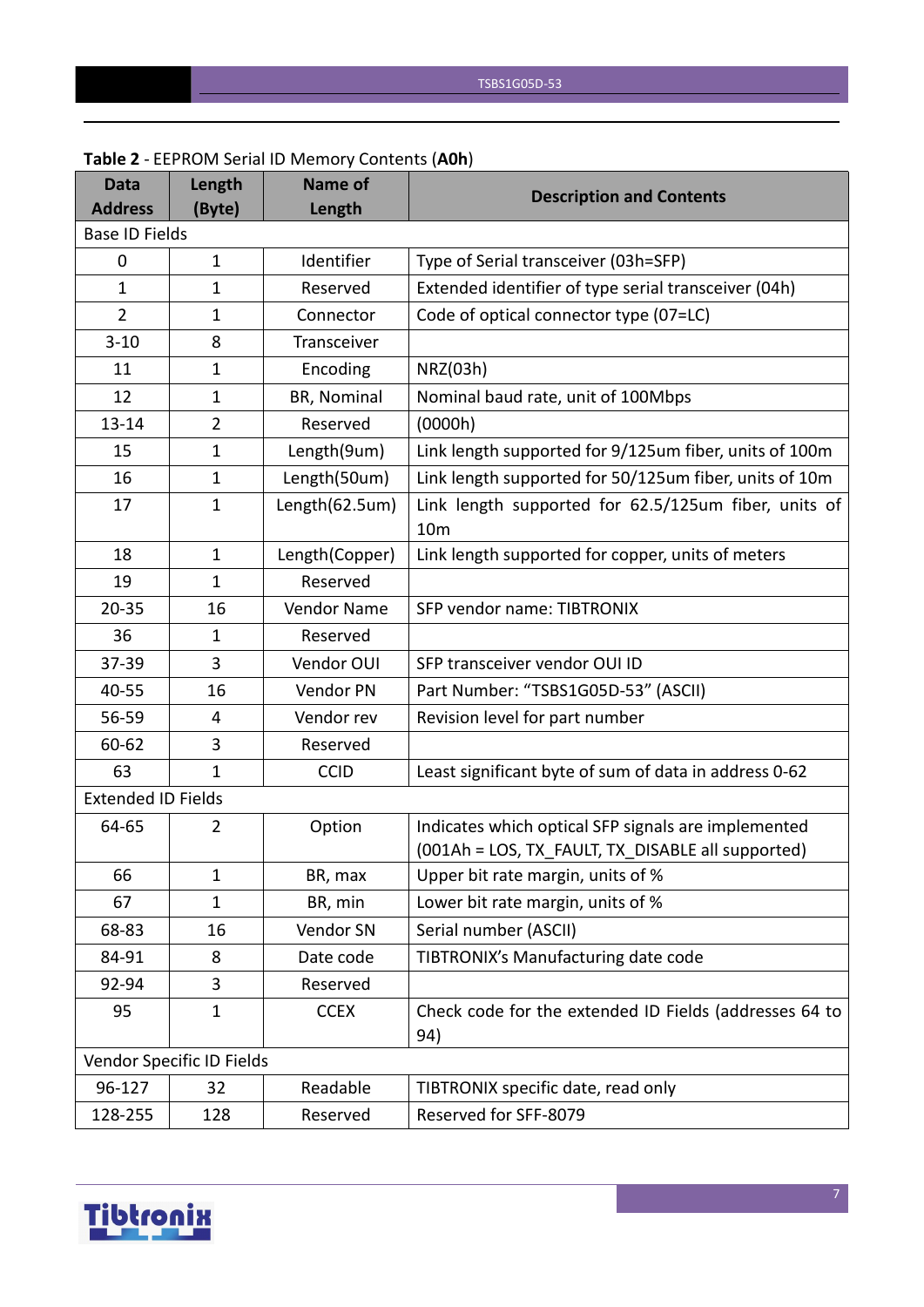# **Digital Diagnostic Monitor Characteristics**

| <b>Data Address</b> | <b>Parameter</b>                    | <b>Accuracy</b> | <b>Unit</b> |
|---------------------|-------------------------------------|-----------------|-------------|
| 96-97               | Transceiver Internal Temperature    | ±3.0            | $\circ$     |
| 100-101             | Laser Bias Current                  | ±10             | %           |
| 100-101             | Tx Output Power                     | ±3.0            | dBm         |
| 100-101             | Rx Input Power                      | ±3.0            | dBm         |
| 100-101             | <b>VCC3</b> Internal Supply Voltage | ±3.0            | %           |

# **Regulatory Compliance**

The TSBS1G05D-53 complies with international Electromagnetic Compatibility (EMC) and international safety requirements and standards (see details in Table following).

| Electrostatic Discharge       | MIL-STD-883E                  | Class 1(>1000 V)              |
|-------------------------------|-------------------------------|-------------------------------|
| (ESD) to the Electrical Pins  | Method 3015.7                 |                               |
| Electrostatic Discharge (ESD) | IEC 61000-4-2                 | Compatible with standards     |
| to the Single SC Receptacle   | GR-1089-CORE                  |                               |
| Electromagnetic               | FCC Part 15 Class B           | Compatible with standards     |
| Interference (EMI)            | EN55022 Class B (CISPR 22B)   |                               |
|                               | <b>VCCI Class B</b>           |                               |
| Laser Eye Safety              | FDA 21CFR 1040.10 and 1040.11 | Compatible with Class 1 laser |
|                               | EN60950, EN (IEC) 60825-1,2   | product.                      |

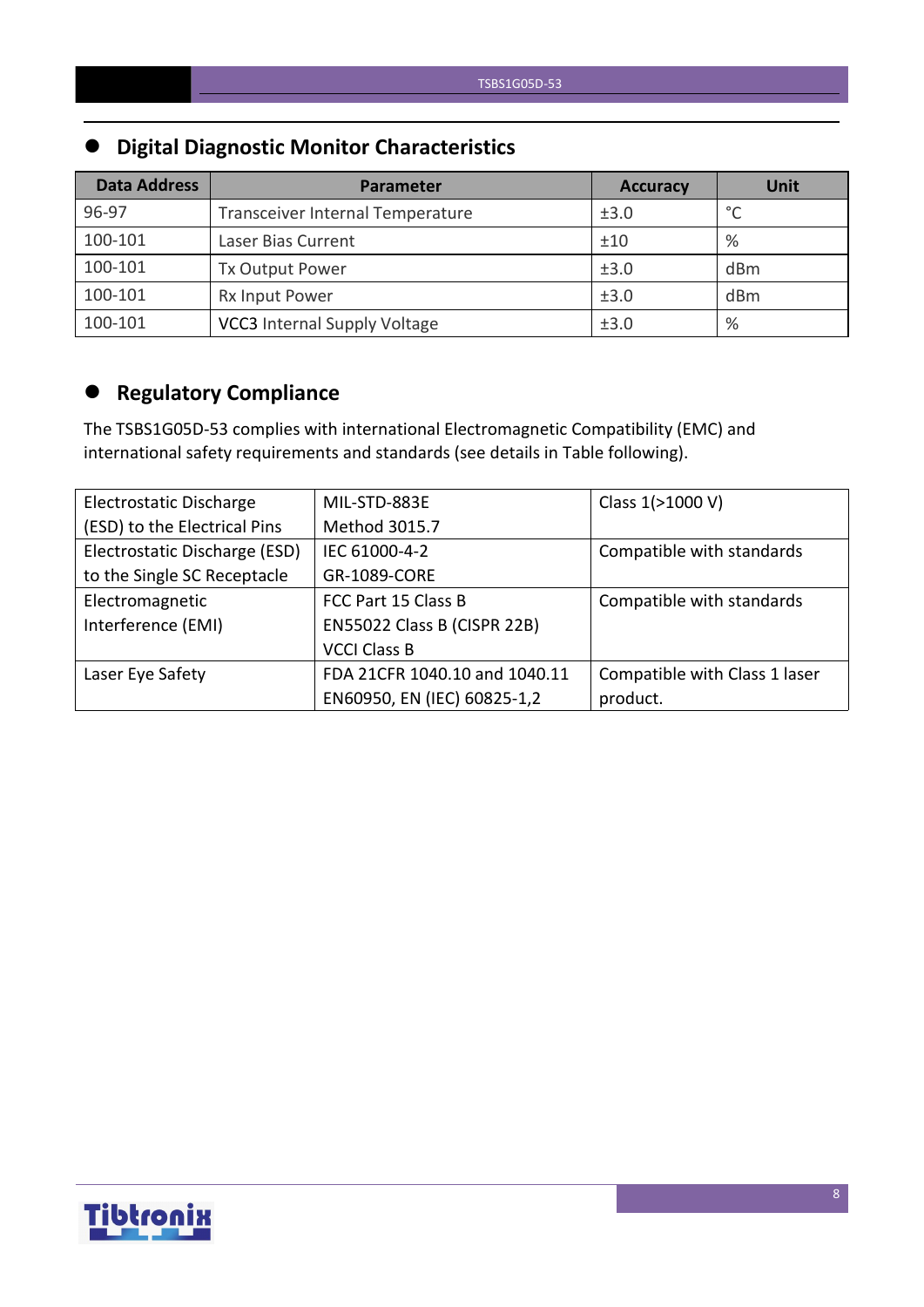#### **Recommended Circuit**



#### **SFP Host Recommended Circuit**

## **Mechanical Dimensions**





**Mechanical Drawing**